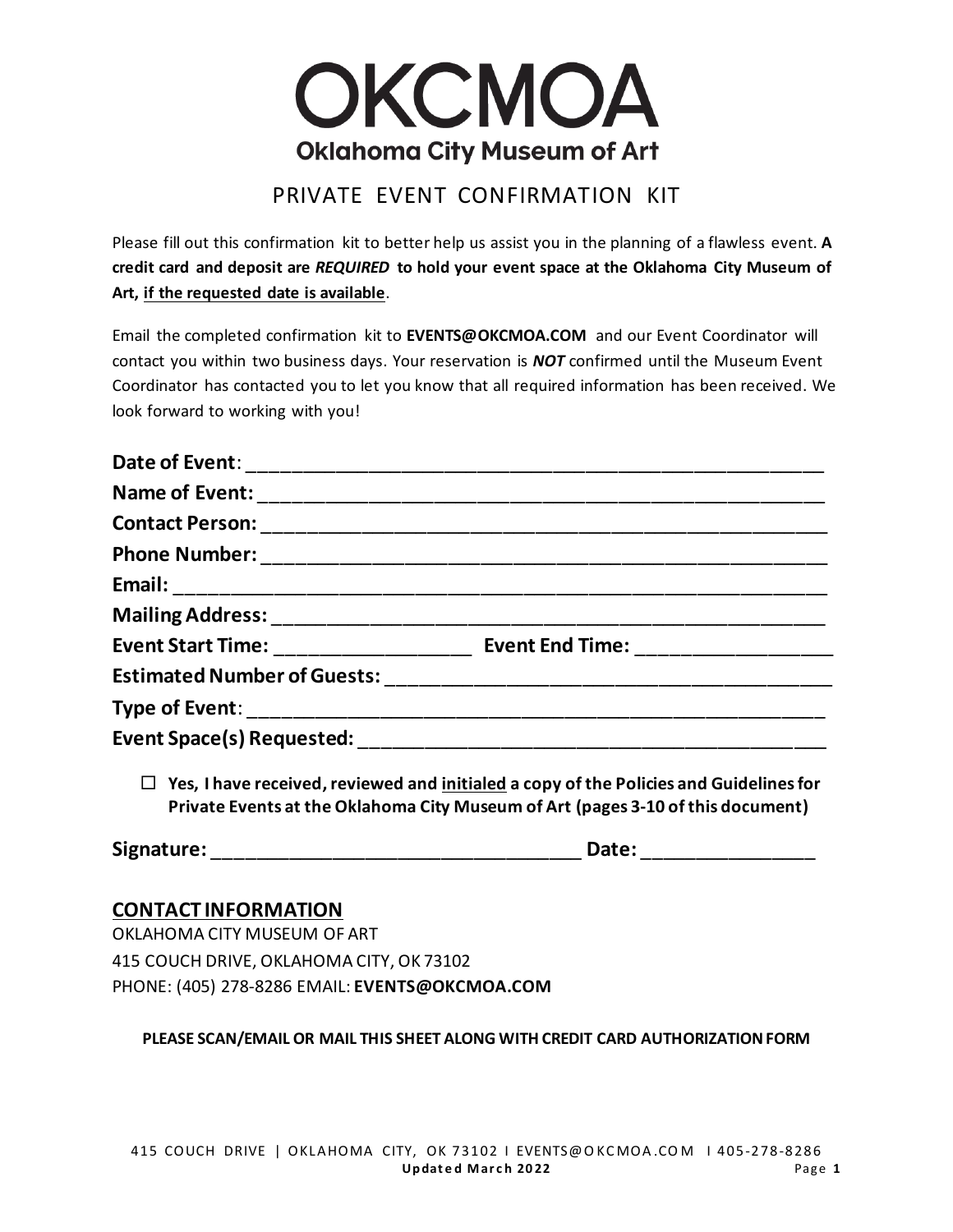

# **- CREDIT CARD AUTHORIZATION FORM -**

This form authorizes **OKLAHOMA CITY MUSEUM OF ART** to charge your credit card as specified below and should be submitted along with the included confirmation kit. A credit card on file is **REQUIRED** to secure your event reservation. If you prefer to use another method of payment for deposit and/or final balance, please check "to be used as credit card on file only".

*Kindly print legibly.*

| <b>CREDIT CARD TYPE:</b> please circle one AMERICAN EXPRESS MASTERCARD DISCOVER VISA                                           |  |  |
|--------------------------------------------------------------------------------------------------------------------------------|--|--|
|                                                                                                                                |  |  |
|                                                                                                                                |  |  |
|                                                                                                                                |  |  |
|                                                                                                                                |  |  |
|                                                                                                                                |  |  |
|                                                                                                                                |  |  |
|                                                                                                                                |  |  |
| $\Box$ TO BE USED AS CREDIT CARD ON FILE ONLY                                                                                  |  |  |
| $\Box$ Initial Deposit \$                                                                                                      |  |  |
| □ Total Amount of Bill \$_____________                                                                                         |  |  |
| - PLEASE CHECK ALL TYPES OF CHARGES AUTHORIZED TO BE CHARGED TO THIS CREDIT CARD -<br>□ Final Balance of Bill \$______________ |  |  |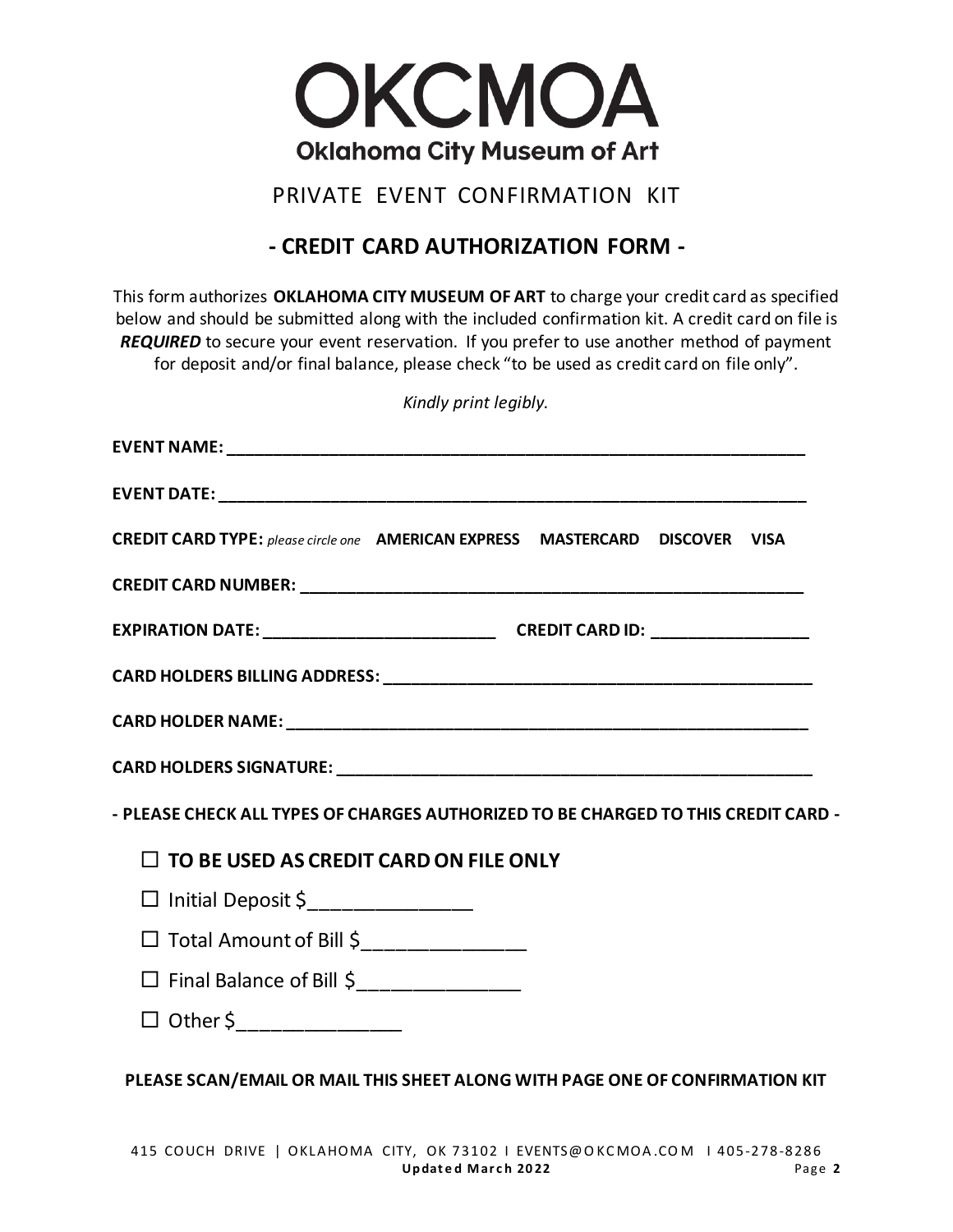

# **POLICIES AND GUIDELINES FOR PRIVATE EVENTS AT THE OKLAHOMA CITY MUSEUM OF ART**

*Please initial after each section.*

## **General Museum Policies**

- 1. Oklahoma City Museum of Art (Museum) policy excludes use of the facility for religious, fundraising, and political events.
- 2. The Museum is not responsible for any items brought onto the premises by the Client.
- 3. The Museum reserves the right to install, de-install, or rotate art objects at its sole discretion. The Museum does not allow the display of unapproved art in any area of the facility.
- 4. Touching or handling the art is strictly prohibited.
- 5. Nothing may be placed in a way that will endanger any piece of art as the safety and preservation of the artwork is our paramount concern. The Client and their guests shall not deface or damage the Museum premises and will be responsible for any damage to the premises by Client, Client's guests, vendors, or representatives.
- 6. Per Oklahoma City Fire Department regulations, all hallways and exits shall be kept clear and usable at all times.
- 7. With the exception of service dogs, animals are not allowed in the Museum or on the Roof Terrace.
- 8. Use of open flames such as candles, sparklers, or pyrotechnics in any indoor or outdoor space on Museum property is strictly prohibited. LED candles are permitted.
- 9. Nothing may be adhered or affixed to the Museum walls inside or out.
- 10. Rice, confetti, bird seed, individual flower petals, loose glitter, etc. are not permitted on Museum premises.
- 11. The Museum has a no tobacco use policy. This includes all types of tobacco products, electronic cigarettes, and vapor pipes. The policy applies to the interior of the building, Roof Terrace, Cafe patio and all exterior areas within 25' of the building.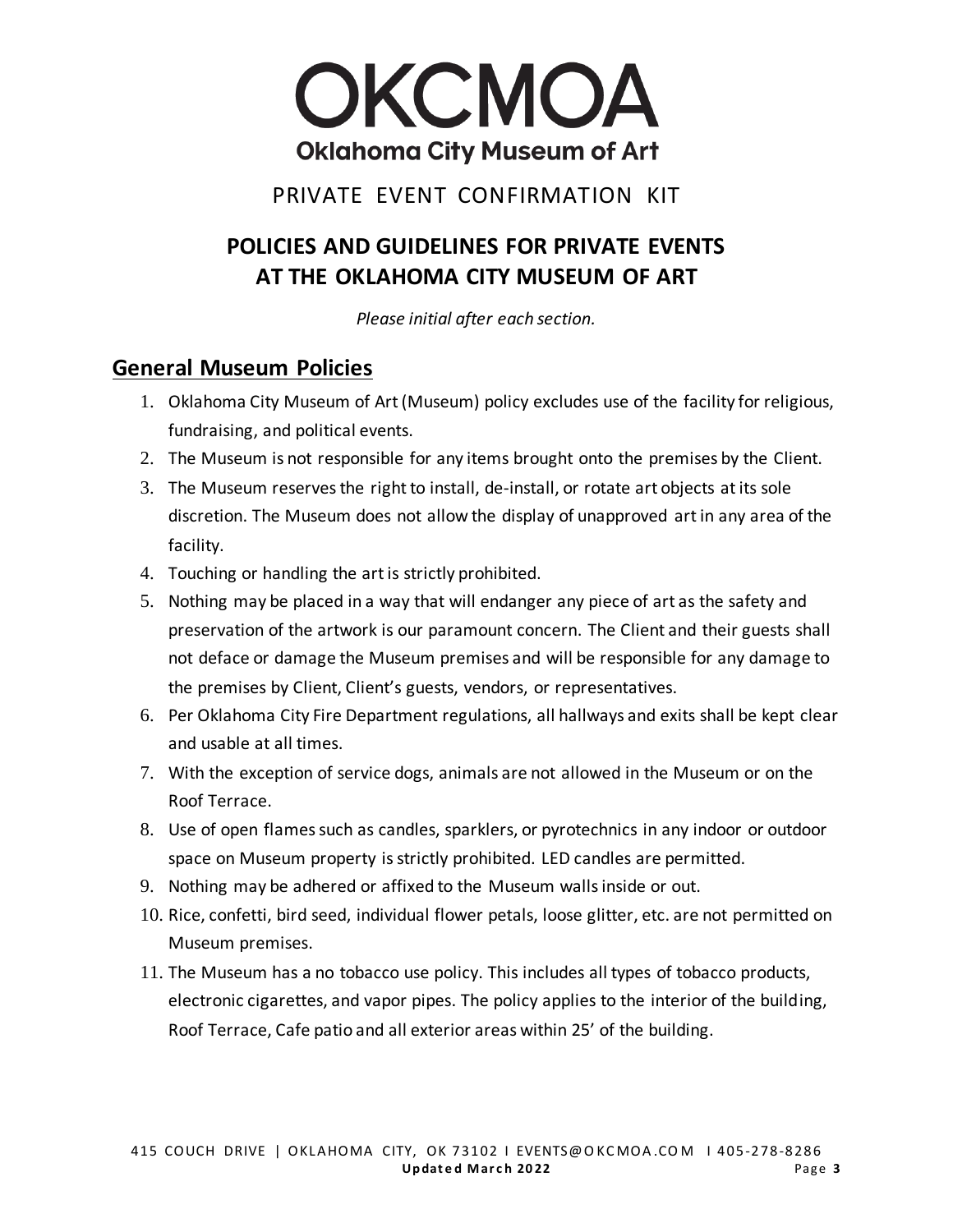

## **General Museum Policies** (continued)

- 12. Persons attending a function appearing to be intoxicated or demonstrating unruly behavior may be detained by security. The Museum reserves the right to remove from its premises any person whose behavior is disruptive.
- 13. All food and beverages must remain within rented areas and is strictly prohibited in exhibition areas of the Museum.
- 14. The Museum does not have a designated parking lot for guests' use. However, there is metered parking, the Arts District parking garage, and several surface lots near the Museum. The Museum Event Coordinator can connect the Client with surface lot operators if they wish to make parking arrangements for their guests.
- 15. Film screenings in the Theater must be approved by curatorial staff. The Museum does not offer ticketing/box office services or marketing assistance for private film screenings.
- 16. The Museum has photography policies for each exhibition area. Still photography without flash is permitted in permanent collection galleries. The photography policy for special exhibition galleries varies. Please inquire with a staff member for policy specifics.

**Client Initial: William**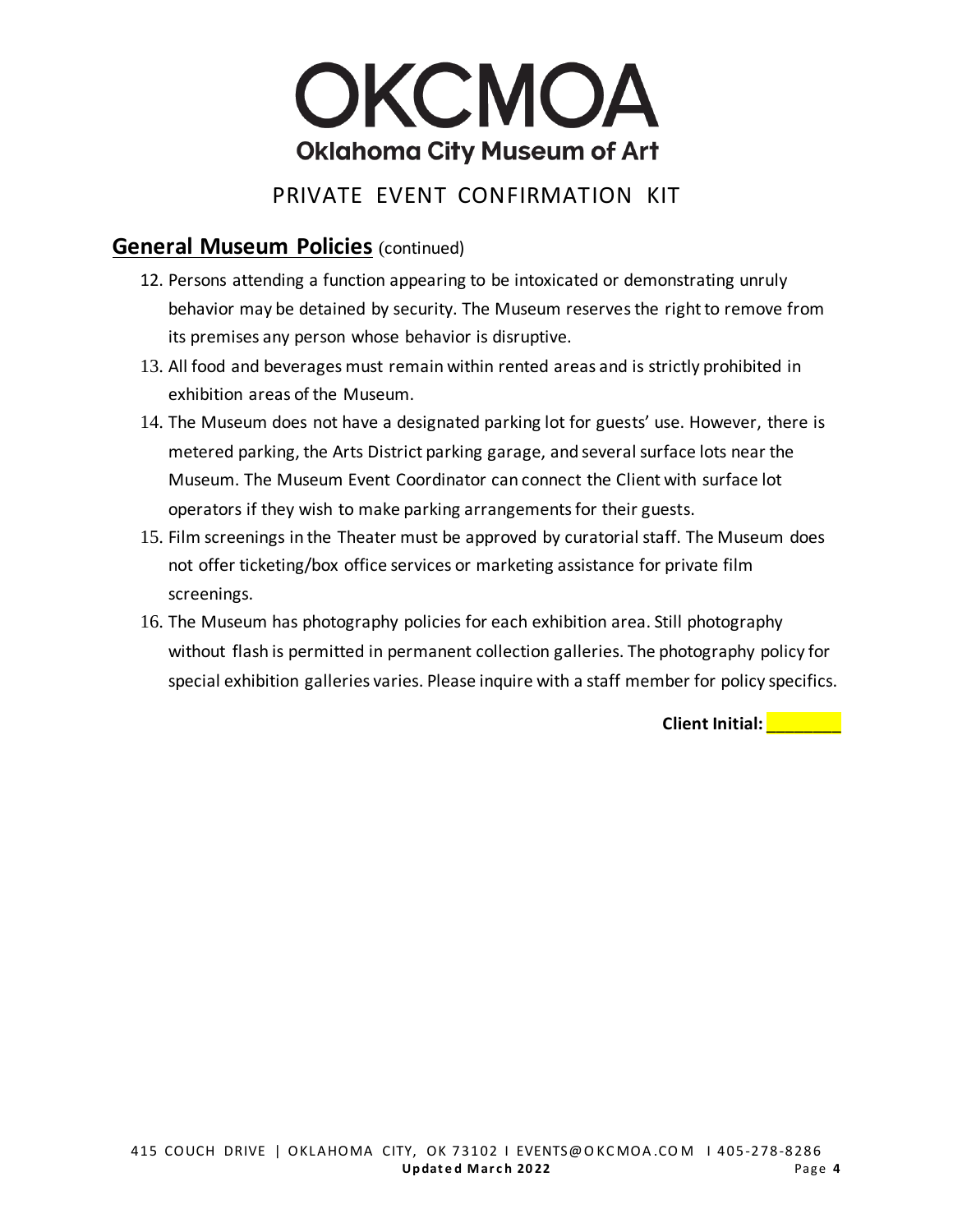

## **Event Policies**

- 1. Admission to a private event is by invitation only. Client must provide Oklahoma City Museum of Art with an accurate count of event guests **two weeks prior** to the event date.
- 2. Rental clients are responsible for supplying liability insurance in the amount of \$2 million aggregate and \$1 million per occurrence and include the Oklahoma City Museum of Art as additionally insured. Copies of the insurance documents must be received at least **30 days prior** to the event date.
- 3. Valet parking may be arranged independently by Client and will require a Certificate of Insurance showing Oklahoma City Museum of Art as the certificate holder. Valet services may not use street parking to park cars; therefore, Client must also rent a surface lot for cars to be parked by a Valet service. We are happy to supply preferred vendor recommendations.
- 4. All event activities will be conducted in compliance with all laws, regulations, and ordinances of the State of Oklahoma.
- **5. Event Space Rental fees are based on a 4-hour rental period**. Event arrival and departure times, as stated in the Event Space Rental Contract, are binding and not subject to negotiation on the event date. Please see "Event Spaces and Rates" document for information about what is included in the rental fees for each space.
- 6. A contractual start time and end time is required for all events.
- 7. To ensure the safety and security of the Museum and its property as well as minimize liability to Client, all non-rented areas are off-limits to Client, Client's guests and vendors, unless advance arrangements have been made for entry. Any individuals found in an off-limits area may be asked to leave the premises.
- 8. Client will designate **ONE person** as the main contact for the event. This person must be present at all times during the scheduled hours of the event including setup and tear down and will serve as the liaison to the Museum Event Coordinator.
- 9. Galleries may be used in conjunction with a space rental only; no event is permitted to be held solely in the Galleries. Gallery security and admission fees apply.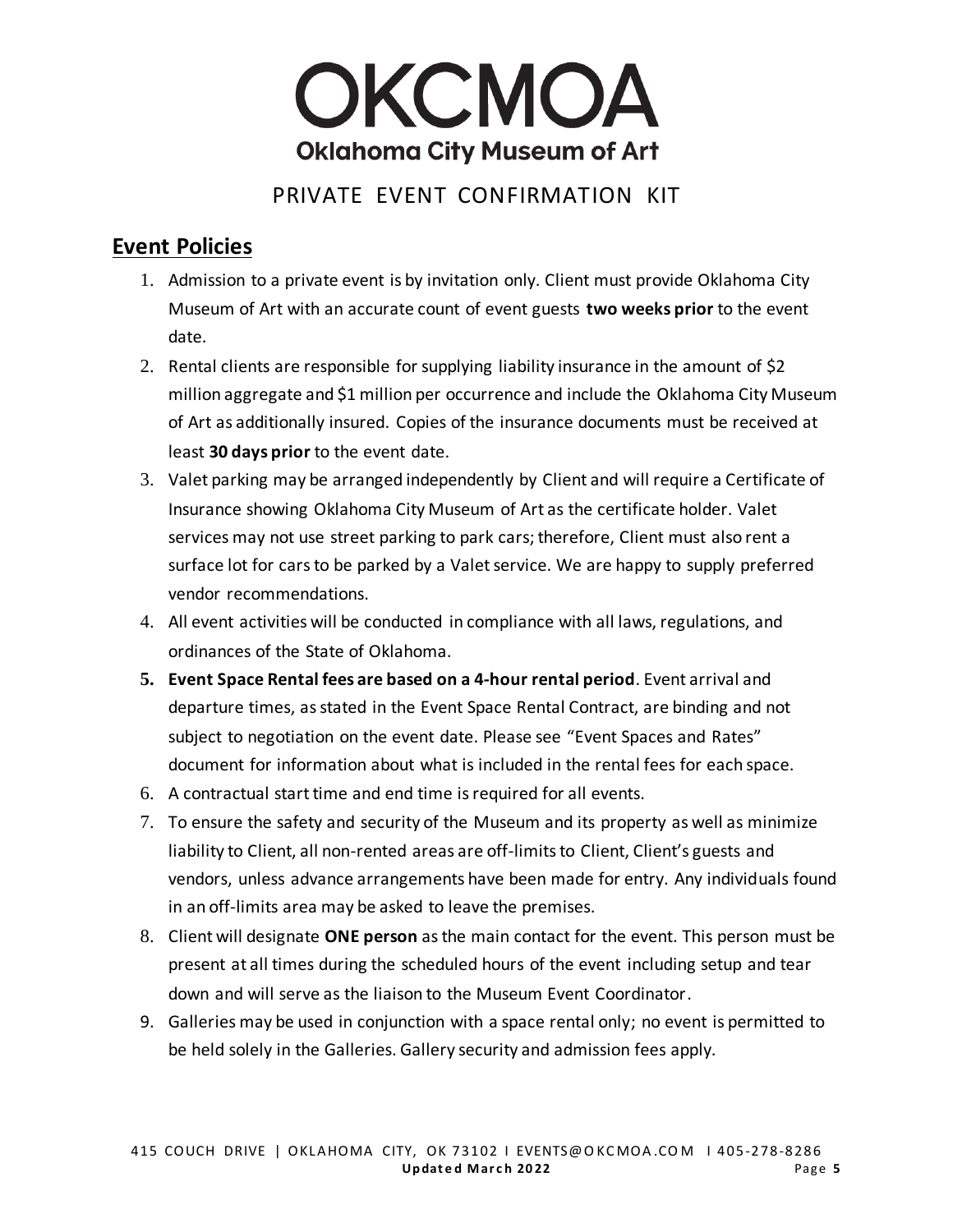

## **Event Policies** (continued)

- 10. Furniture belonging to the Museum can only be moved by Museum Staff. Additional fees may apply.
- 11. An event floor plan (including a "Plan B" for events on the Roof Terrace) must be created with the Museum Event Coordinator indicating decoration, floral arrangement, musician location, bar locations, service tables, additional lighting and/or other equipment at least **two weeks prior** to the event.
- **12. Event set up is permitted 2 hours prior to event start time.** Exceptions to this policy may be determined on a case-by-case basis with the Museum Event Coordinator. If extra time is needed for set up, Client will be changed an hourly Additional Set Up Time fee.
- 13. For events in the Museum Lobby, set up cannot begin prior to 4:00 pm**.** Museum Staff reserves the right to postpone set up until the Museum closes at 5:00 pm.
- 14. Event clean up must begin promptly at the designated event end time. Clean up by both Client and Client's vendors must be completed by designated facility use end time. **All events must be cleaned up and all guests and vendors exited the building by midnight.**
- 15. Clients must have all items removed at conclusion of the event. The Museum is not responsible for any items left at the Museum after that time.
- 16. Trash receptacles are provided in all event areas to help guests leave the Museum as they found it. **In the event there is documented excessive trash, items left behind, and/or damage, the Client will be responsible for a Cleaning/Repair Fee.** The amount of this fee is determined based on the extent of the necessary cleaning and/or repairs.

#### **Third-Party Vendors**

- 17. All arrangements for furniture rental are to be made by the Client through a third-party vendor. Client must submit rental invoices to Museum and coordinate delivery of furniture with Museum Event Coordinator. Museum is not responsible for the set-up or teardown of third-party vendor items.
- 18. All payments for Third Party arrangements and vendors, including caterers, florists, photographers, rental companies, etc., must be handled directly by the Client. The Museum will not be responsible for the execution of payment of those contracts.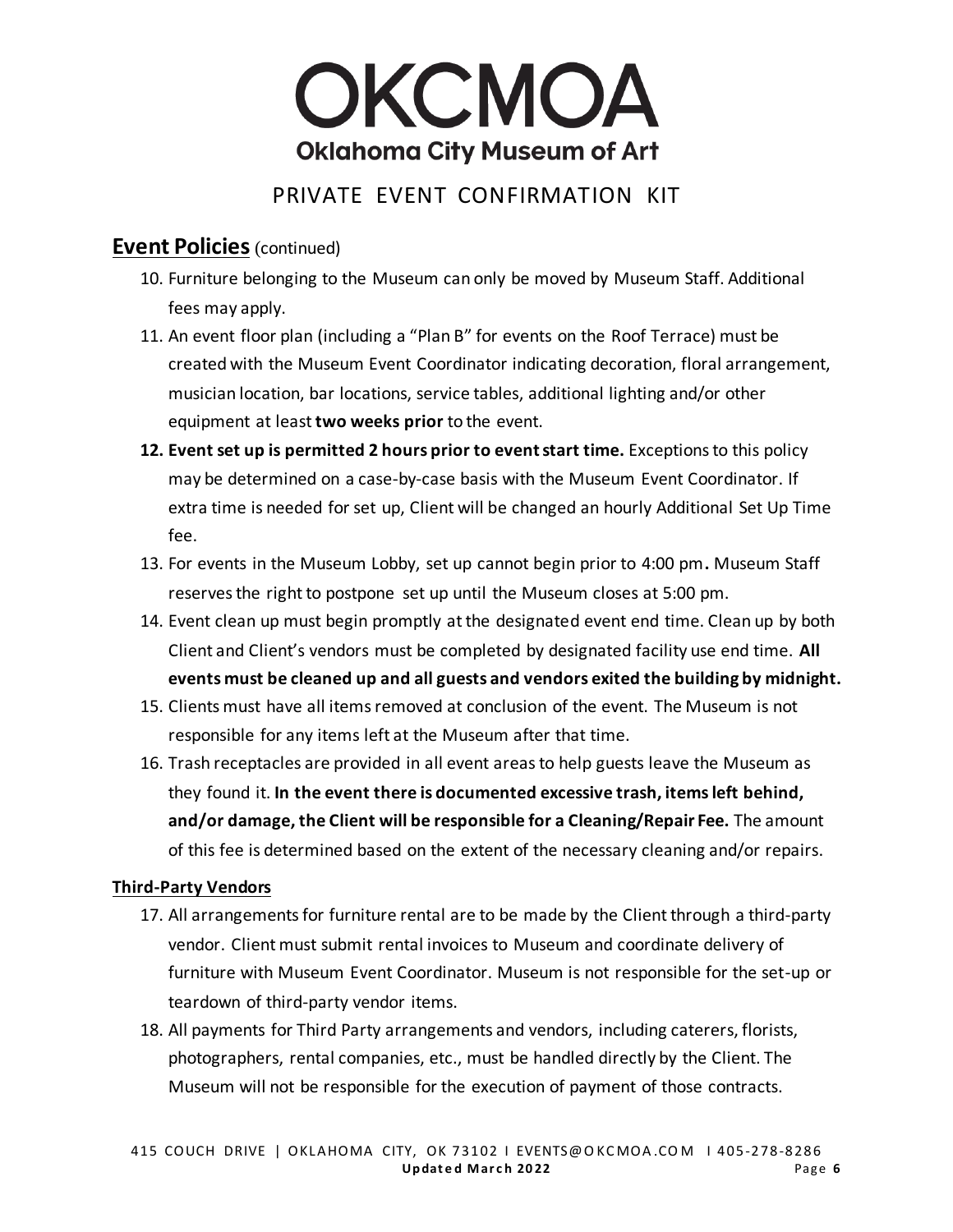

## **Event Policies** (continued)

- 19. The Museum does not provide storage space to Client or Client's vendors.
- 20. Client must submit a list of all vendors involved in event production and have their delivery times coordinated and approved by Museum Event Coordinator at least **two weeks prior** to the event.
- 21. Event vendors may arrange for day after pick-up, by noon the day after the event. Items to be picked up the next day must be moved to the loading dock area before midnight on the night of the event.

#### **Wedding Ceremonies and Receptions**

- 22. For all Wedding Ceremonies and Receptions, we **require** an approved Day-of Event Coordinator to be onsite before the event to accept deliveries, oversee decorations, coordinate timing throughout the event, and help with breakdown and cleanup details. The Day-of Event Coordinator cannot be a member of the wedding party. We are happy to supply planner recommendations if you do not have a coordinator.
- 23. Wedding rehearsals and rehearsal dinners may take place at the Museum unless the space is already booked by another party or internal Museum event. Wedding rehearsals require at least one security guard. Event Space Rental and Security Fees will be applied to the final bill.
- 24. Wedding Rehearsals are limited to 1 hour and guests include the wedding party only. No pre-set-up or advance vendor access will be allowed.
- 25. Wedding ceremonies can take place as stand-alone events, or in conjunction with a reception. **For any event involving a wedding ceremony, the capacity is limited to 120 guests.**
- 26. The Oklahoma City Museum of Art is not equipped with a bridal suite or changing area for members of the bridal party.
- 27. Wedding ceremonies, no matter the size, are not allowed to take place in the Galleries.

**Client Initial: Ligarity**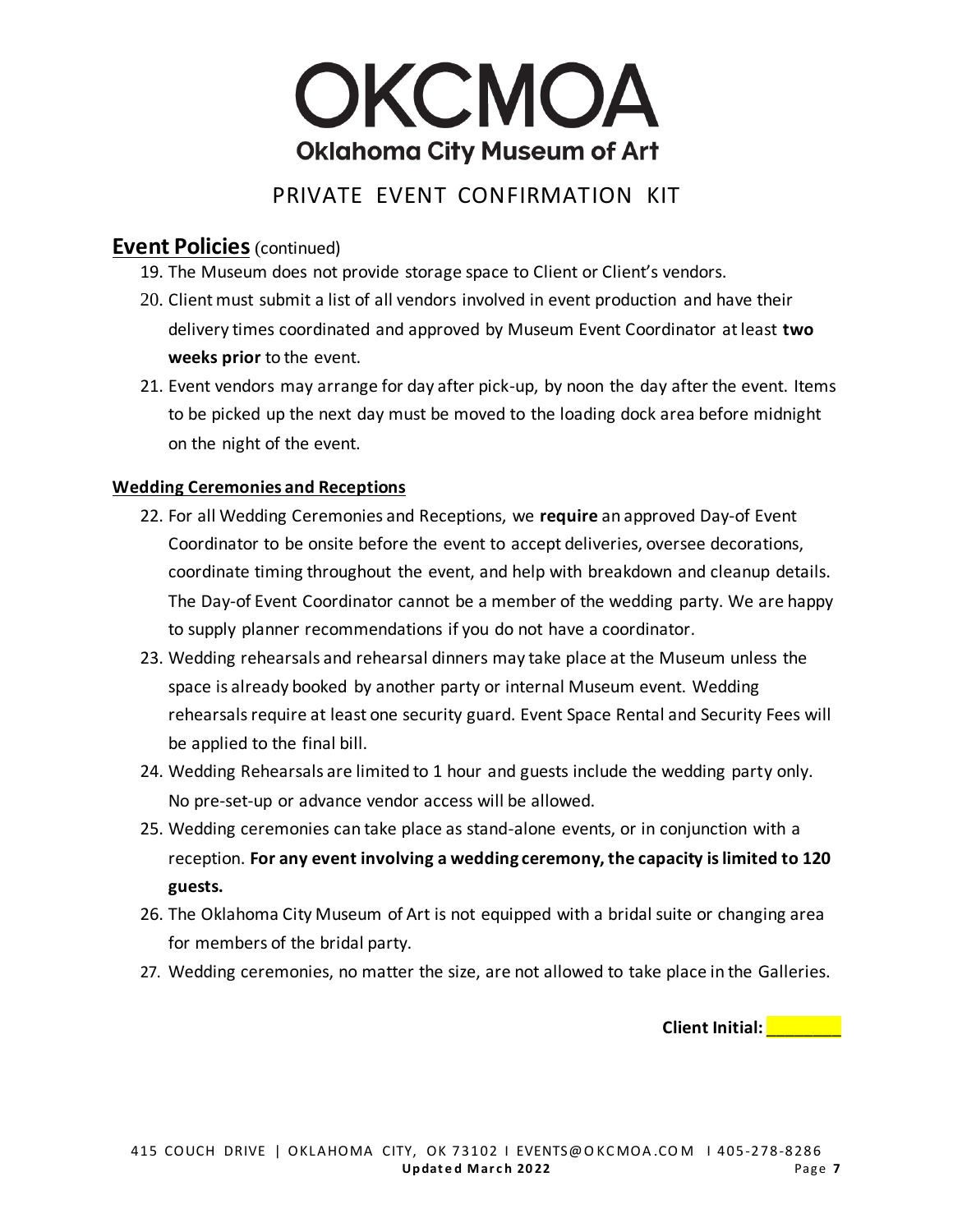

# **Roof Terrace Policies**

- 1. Any client who has booked the Roof Terrace for an event must also familiarize themselves with the policies of the Museum Lobby and work with the Museum Event Coordinator to design a back-up plan ("Plan B") for using the Museum Lobby, as that will be the space used for the event in case of inclement weather.
- 2. If any of the following conditions are present during set up or event times, then event will be moved from the Roof Terrace to the Museum Lobby. The final call is made at the discretion of the Museum's Chief of Safety and Security.
	- a. The temperature is outside the range of 55-100 degrees according to Will Rogers World Airport
	- b. The wind is gusting to 30 mph or greater
	- c. There are tornado or storm warnings for Oklahoma County
	- d. Lightning in the area calls for immediate closure of the Roof Terrace for both guests and staff
- 3. It is encouraged that all decorations on the Roof Terrace be anchored or tied down. No objects can be placed on the ledge of the Roof Terrace.

**Client Initial: We are the Client Initial:**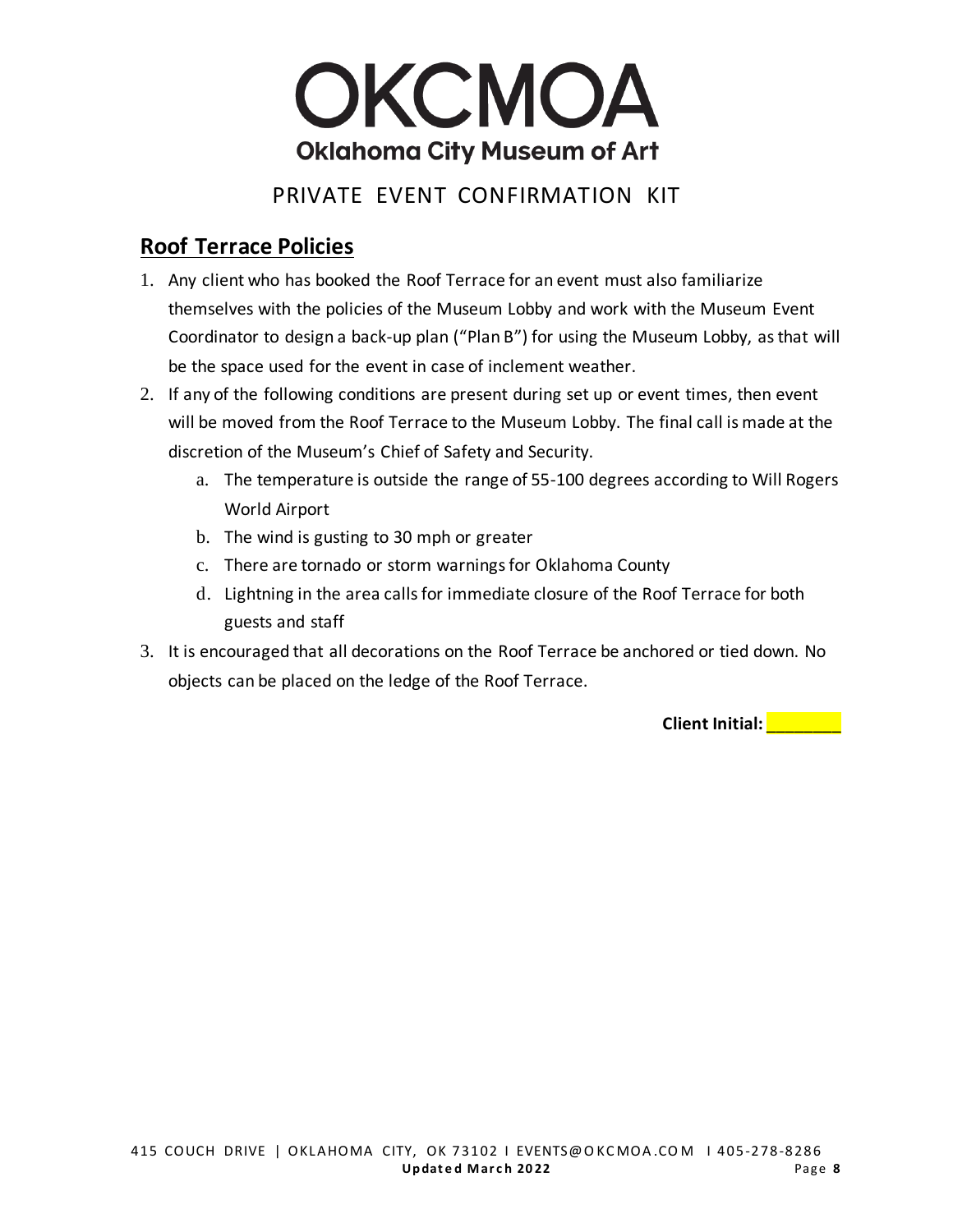

## **Booking and Payment**

- 1. Bookings are the exclusive responsibility of the Museum.
- 2. A deposit in the amount of 50% of the total Private Event Rental fee is required to guarantee the rental space and secure the reservation. This deposit will be applied to the final bill.
- 3. A final invoice for the remaining Private Event Rental fee and any additional fees (event security, gallery admission, additional set up time, etc.) will be sent **one week prior** to the event, with payment due in full **by the event date**.
- 4. Corporate payment terms can be established with advance notice and approval by the Museum Event Coordinator. Corporate payment terms cannot exceed 30 days.
- 5. The Museum does not accept personal checks.
- 6. If it is necessary for the Museum to cancel the booking due to a *Force Majeure* event or for any circumstance beyond the control of the Museum, the deposit will be refunded in its entirety.

#### **EVENT CANCELLATION POLICY**

| More than 60 days       | Deposit will be refunded in full.      |
|-------------------------|----------------------------------------|
| prior to event          |                                        |
| 30 to 60 days prior to  | Half of the deposit will be forfeited. |
| event                   |                                        |
| Less than 30 days prior | Total deposit will be forfeited.       |
| to the event            |                                        |

**Client Initial: William**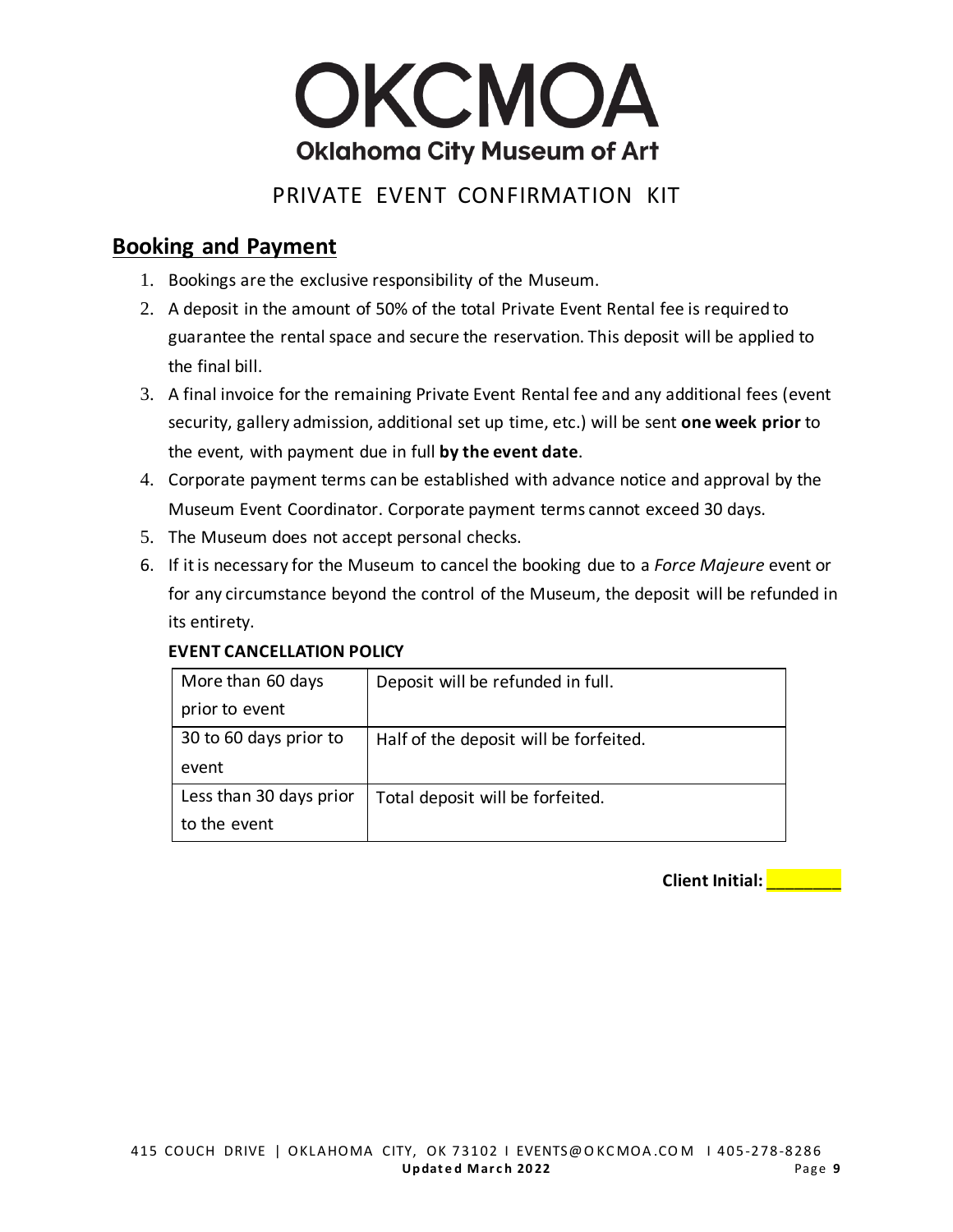

## **Catering Policies**

- 1. The Museum has preferred vendor partnerships will four full-service caterers. One of the approved caterers must be selected for food and beverage service. It is the Client's responsibility to contact these caterers directly to arrange food and beverage services. Caterer Confirmation for all Food and Beverage Services must be submitted to Museum Event Coordinator no later than **30 days prior** to event date.
- 2. The Client may choose any **licensed food vendor** for wedding cakes. We are happy to supply cake vendor recommendations.
- 3. The Museum is unable to store cakes prior to event times. The Museum is not responsible for cake or the cake placement following delivery.
- 4. All food and beverages must remain within rented areas and is strictly prohibited in exhibition areas of the Museum.
- 5. No food or beverages may be brought onto or taken off the Museum premises by Client, or Client's guests. Exceptions will be made in the case of wedding cakes and specialty favors.
- 6. All alcoholic beverages are to be consumed on the Museum grounds. No alcoholic beverages can be brought in or taken off premise by anyone other than the caterer.
- 7. All alcohol must be purchased and served through one of our preferred catering vendors.
- 8. If a guest or Client brings personal alcohol into the Museum, this is grounds for immediate removal of the guest, or termination of event without space refund.
- **9. Bar service can never exceed 4 hours and must end 30 minutes prior to event end time as defined in the Confirmation Kit.**
- 10. Any event with bar services lasting longer than 1 hour must also serve food.
- 11. Oklahoma state law requires that no one under the age of 21 can be served alcohol. Museum Security reserves the right to verify age and refuse service to any person who, in the judgment of Caterer's servers or bartenders, appears intoxicated.

**Client Initial: William**